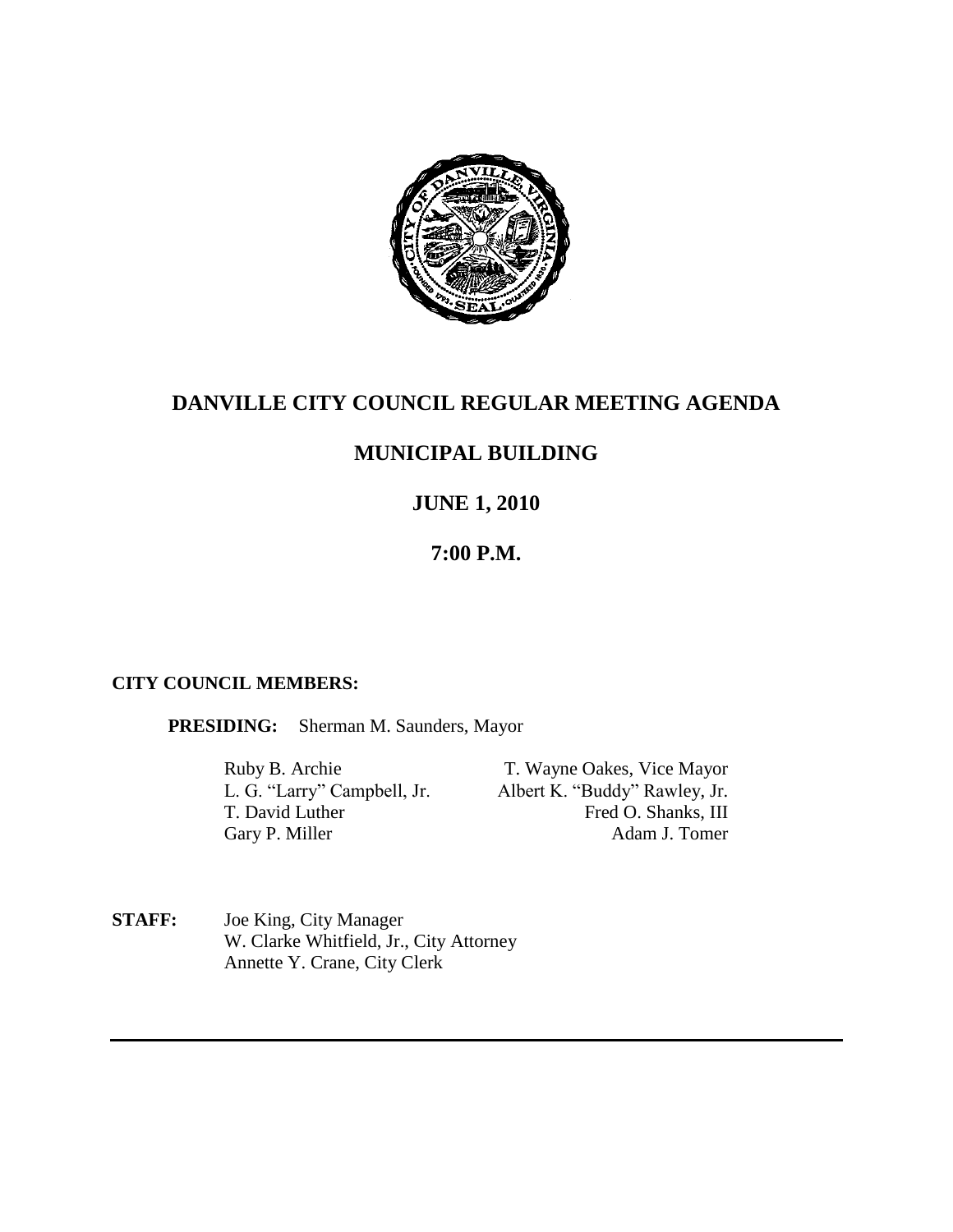#### **I. MEETING CALLED TO ORDER**

#### **II. ROLL CALL**

**III. INVOCATION** – Council Member T. David Luther

#### **IV. PLEDGE OF ALLEGIANCE TO THE FLAG**

#### **V. ANNOUNCEMENTS AND SPECIAL RECOGNITION**

Presentation: "*Annual Report from Virginia Cooperative Extension"* Stuart Sutphin, Extension Agent

#### **VI. COMMUNICATIONS FROM VISITORS**

*Citizens who desire to speak on matters not listed on the Agenda will be heard at this time. Citizens who desire to speak on Agenda Items will be heard when the Agenda Item is considered.*

#### **VII. OLD BUSINESS**

- A. Consideration of Approval of Minutes for the Regular Council Meeting held on May 18, 2010.
- B. Consideration of Amending the Fiscal Year 2010 Budget Appropriation Ordinance for a Grant in the Amount of \$15,588 from the United States Department of Justice, Office of Justice Programs, Bureau of Justice Assistance for the Danville Police Department. Council Letter Number 57-10

Ordinance Amending the Fiscal Year 2010 Budget Appropriation Ordinance by Increasing Revenues to Anticipate the Receipt of Grant Funds from the Department of Justice, Office of Justice Programs, Bureau of Justice Assistance, 2010 Juvenile Accountability Block Grant (JABG) Program in the Amount of \$15,588 and the Local Matching Funds from the Virginia Department of Criminal Justice Services (DCJS) in the Amount of \$866 and the General Fund Support of Grants in the Amount of \$866 for a Total Appropriation in the Amount of \$17,320 and Appropriating Same.

**FINAL ADOPTION**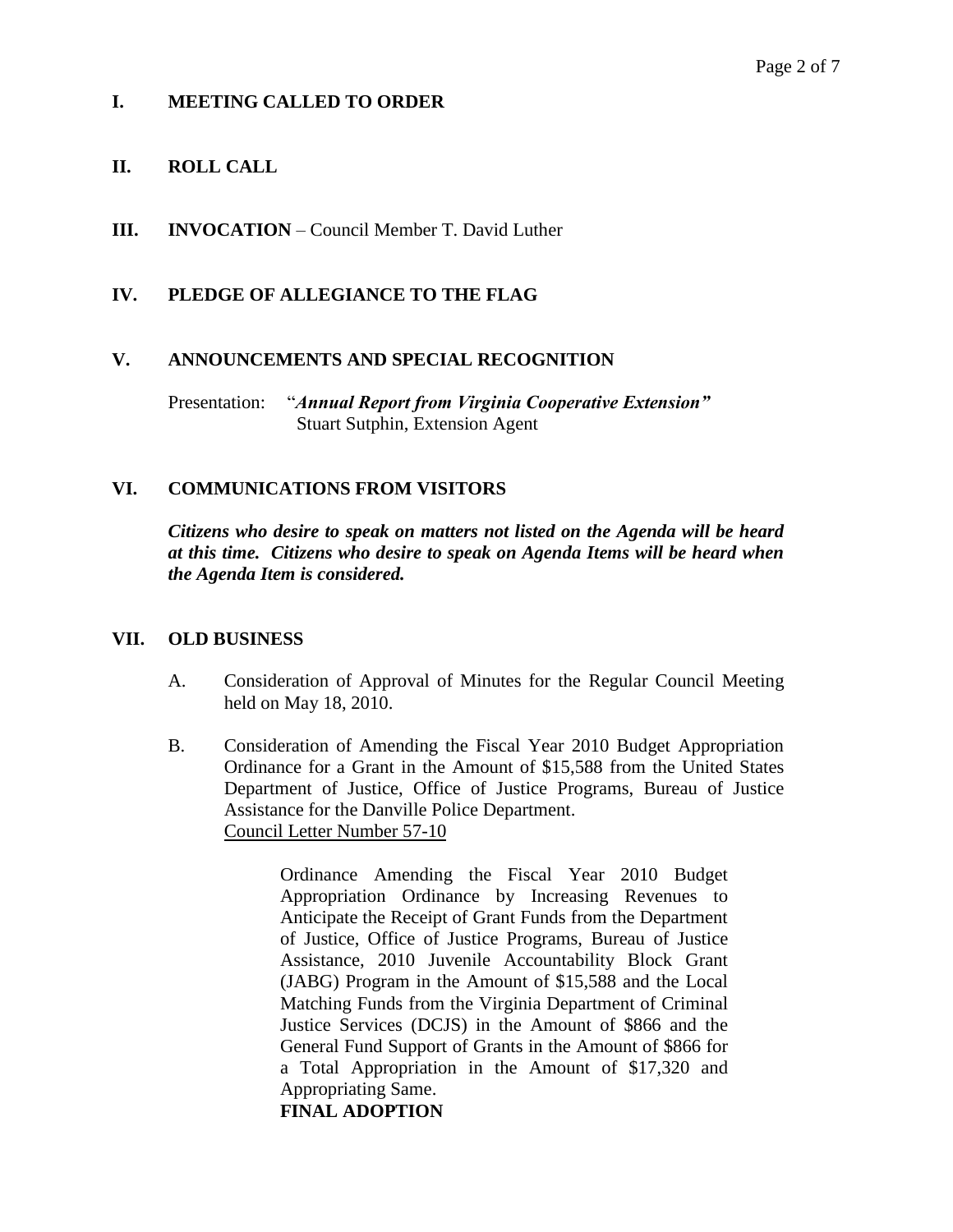#### **VIII. APPOINTMENTS**

- A. Resolution Reappointing R. Helm Dobbins as a Member of the Airport Commission.
- B. Resolution Reappointing William E. J. McMann as a Member of the Airport Commission.
- C. Resolution Appointing Donna P. Benz as a Member of the Airport Commission.
- D. Resolution Appointing L. G. "Larry" Campbell, Jr. as a Member of the Dan River Business Development Center.
- E. Resolution Appointing T. Wayne Oakes as a Member of the Danville Development Council.
- F. Resolution Appointing Daniel V. Farmer as a Member of the Danville Development Council.
- G. Resolution Reappointing Dr. Frank Wickers as the Private Provider Representative to the Danville-Pittsylvania Community Policy and Management Board.
- H. Resolution Appointing Linda Poke as the Parent Representative to the Danville-Pittsylvania Community Policy and Management Board.
- I. Resolution Reappointing Jolane T. Dunlap as a Member of the Danville-Pittsylvania Community Services Board.
- J. Resolution Reappointing Jerry L. Testerman as a Member of the Danville-Pittsylvania Community Services Board.
- K. Resolution Appointing John B. Gilstrap as the Council Member Representative of the Danville Tourism Board.
- L. Resolution Reappointing Steven B. Daniels as a Citizen Member of the Danville Utility Commission.
- M. Resolution Reappointing Robert D. Schasse as a Citizen Member of the Danville Utility Commission.
- N. Resolution Appointing W. Jeffrey Liverman as the Customer Member at Large of the Danville Utility Commission.
- O. Resolution Appointing James K. Turpin as the Customer Member Residing Outside the City Limits of the Danville Utility Commission.
- P. Resolution Reappointing George E. Evans as a Member of the Public Welfare Advisory Board.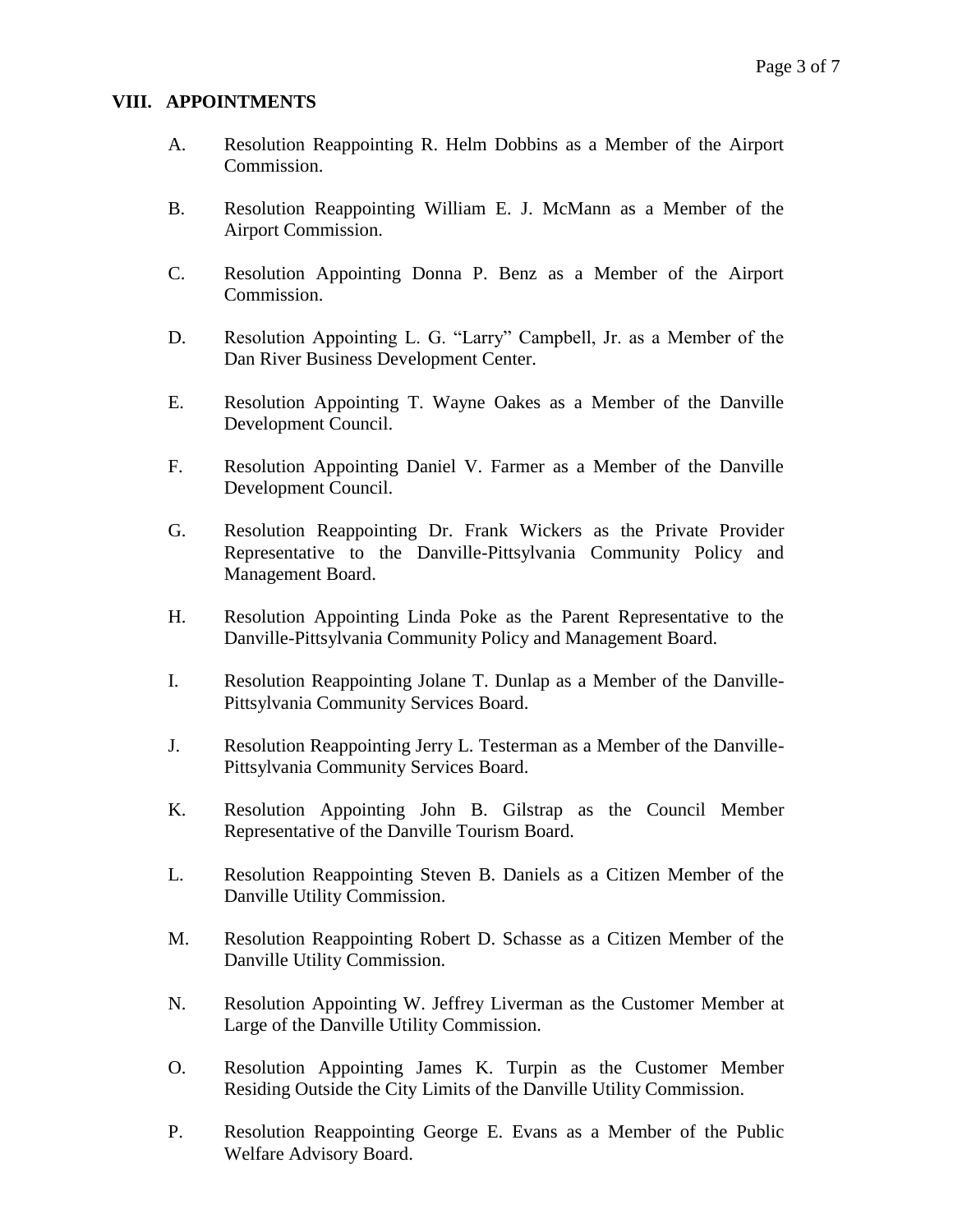- Q. Resolution Reappointing Doris E. Wilson as a Member of the Public Welfare Advisory Board.
- R. Resolution Appointing Robin M. Dabney as a Member of the Public Welfare Advisory Board.

#### **IX. NEW BUSINESS**

- A. Consideration of a Request for a Special Use Permit to Waive Certain Yard Setbacks for Property Located at 762 Piney Forest Road. Council Letter Number 63-10
	- 1. Public Hearing
	- 2. Ordinance Granting a Special Use Permit to Waive Certain Yard Setbacks in Accordance with Article 3.M, Section C, Item 21, of Chapter 41, of the Code of the City of Danville, Virginia, 1986, as amended, at 762 Piney Forest Road.
- B. Consideration of a Request to Amend the Year 2020 Land Use Plan from Suburban Single Family to Neighborhood Service and to Rezone from OT-R, Old Town Residential District to TO-C, Transitional Office District, 0.74 acres at 1624 South Main Street. Council Letter Number 64-10
	- 1. Public Hearing
	- 2. Resolution Maintaining the Year 2020 Land Use Plan as Suburban Single Family and the Zoning as OT-R, Old Town Residential District for 1624 South Main Street.
	- 3. Ordinance Amending the Year 2020 Land Use Plan from Suburban Single Family to Neighborhood Service and Rezoning from OT-R, Old Town Residential District to TO-C, Transitional Office District, 0.74 acres at 1624 South Main Street.
- C. Consideration of the Fiscal Year 2011 City and Capital Improvement Plan Budgets. Council Letter Number 65-10
	- 1. Public Hearing
	- 2. Resolution Approving the Budgets of the Various Funds of the City of Danville for the Fiscal Year Ending June 30, 2011.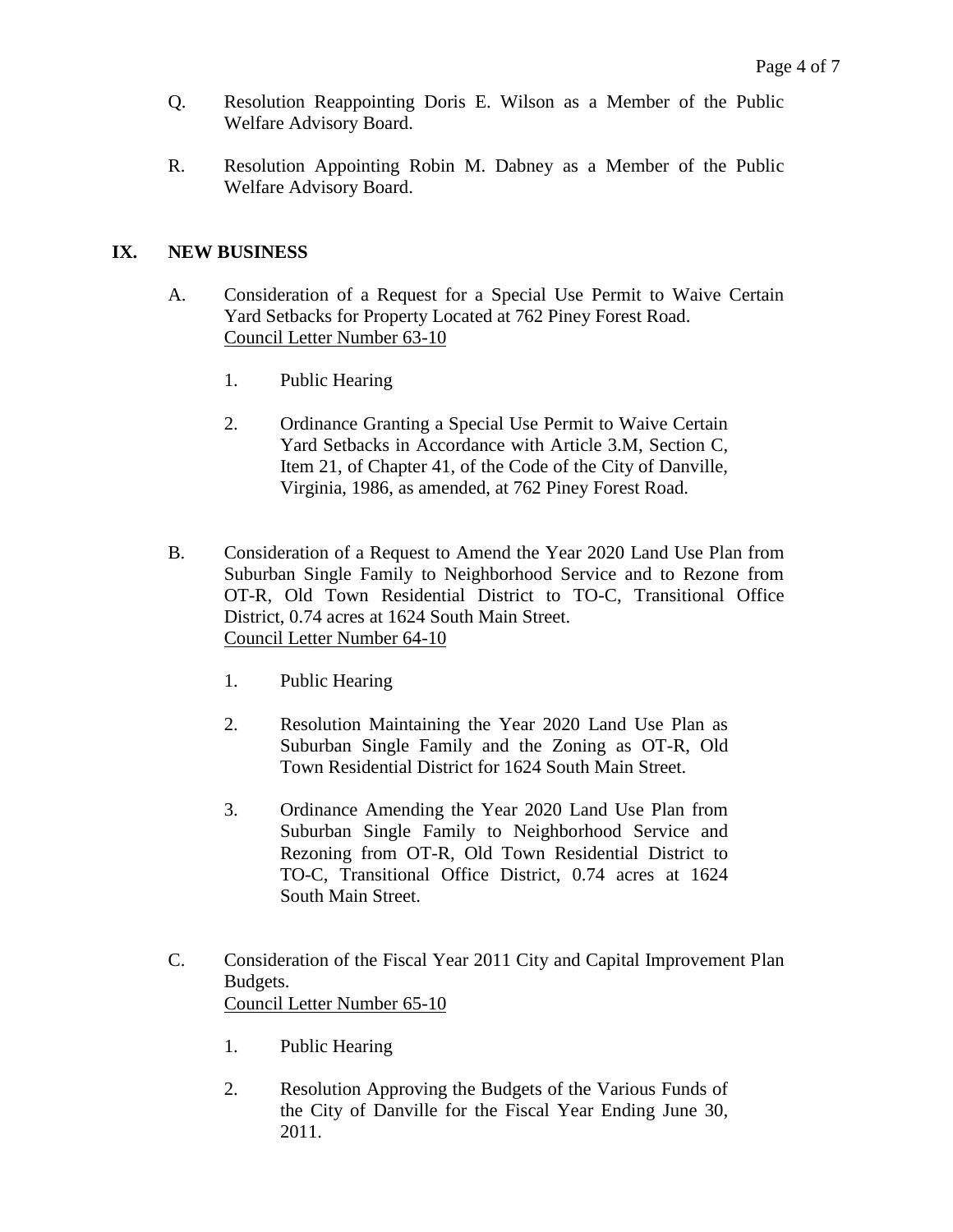- 3. Resolution Approving the Fiscal Year 2011 Capital Improvements Plan for the City of Danville, Virginia.
- 4. Budget Appropriation Ordinance for Fiscal Year 2011. **FIRST READING**
- D. Consideration of Increasing Court Fees to Amend the Assessments for Courthouse Construction, Renovation or Maintenance; Courthouse Security Fees; and to Amend the Assessment for the Law Library as Part of Costs in Civil Actions. Council Letter Number 58-10
	- 1. Ordinance to Amend the Assessment for Courthouse Construction, Renovation, or Maintenance. **FIRST READING**
	- 2. Ordinance to Amend the Assessment for Courthouse Security Fees in Each Criminal or Traffic Case. **FIRST READING**
	- 3. Ordinance to Amend the Assessment for the Law Library as Part of Costs in Civil Actions. **FIRST READING**
- E. Consideration of Amending the Fiscal Year 2010 Budget Appropriation Ordinance for a Grant in the Amount of \$319,000 from the Virginia Department of Emergency Management for the Purchase of an Armored Incident Response Vehicle, Personal Protective Equipment, and License Plate Readers for the Police Department. Council Letter Number 56-10

Ordinance Amending the Fiscal Year 2010 Budget Appropriation Ordinance by Increasing Revenue to Anticipate the Receipt of Grant Funds from the United States Department of Homeland Security through the Virginia Department of Emergency Management (VDEM) for the State Homeland Security Program (SHSP) in the Amount of \$319,000 and Appropriating Same. **FIRST READING**

F. Consideration of a Request to the Virginia Department of Transportation for Revenue Sharing Program Funds for Various Street Maintenance and Highway Improvement Projects. Council Letter Number 62-10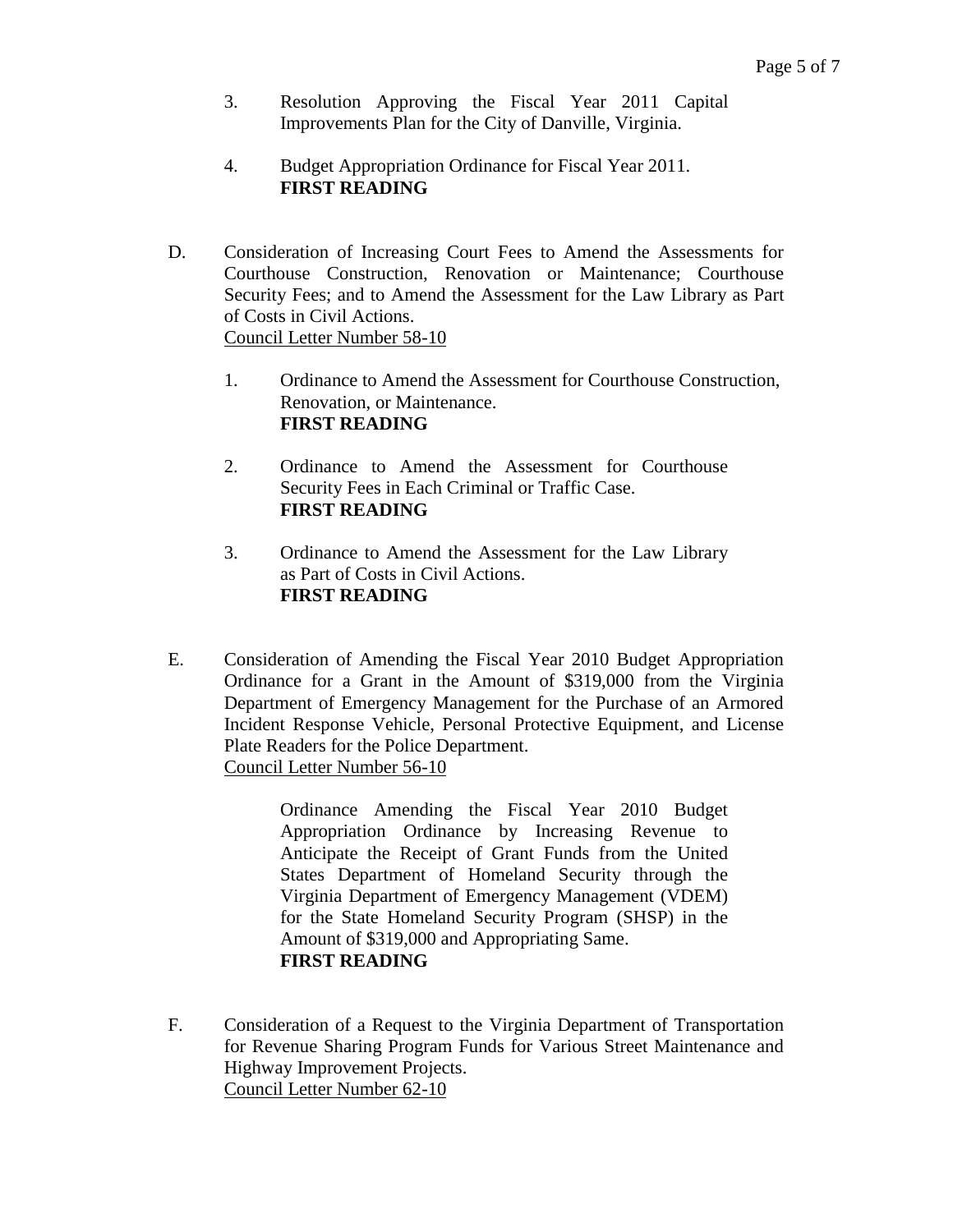Resolution Approving a Request to the Virginia Department of Transportation to Allocate Revenue Sharing Program Funds for Various Street Maintenance and Highway Improvement Projects.

G. Consideration of a Lease Agreement with Norfolk Southern Railway Company to Lease the Former Rail Passenger Waiting Area at the Crossing at the Dan. Council Letter Number 59-10

> Resolution Authorizing the City Manager to Execute the attached Agreement between the City of Danville and Norfolk Southern Railway Company, a Virginia Corporation, to Lease the Former Rail Passenger Waiting Area.

H. Consideration of Amendments to the Personnel System. Council Letter Number 60-10

> Ordinance Amending the Personnel System of the City of Danville, as amended, Providing for the Classification, Compensation, and Employee Development for Employment Positions of the City.

I. Consideration of an Amendment to the City Code for Payment of Sick Leave to Constitutional Office Employees. Council Letter Number 66-10

> Ordinance Amending and Reordaining Article III, of Chapter 32, Section 32-62, of the Danville City Code Entitled, "Unused Sick Leave for Constitutional Officers and Their Employees."

J. Consideration to Purchase the Former Danville Lumber Company Site located at 600 Lynn Street. Council Letter Number 69-10

> Resolution Authorizing and Approving the Purchase of the Former Danville Lumber Company Site.

K. Consideration of Approving the City Manager's Car Allowance. Council Letter Number 70-10

> Resolution Authorizing and Approving a Car Allowance of \$500 a Month for the City Manager.